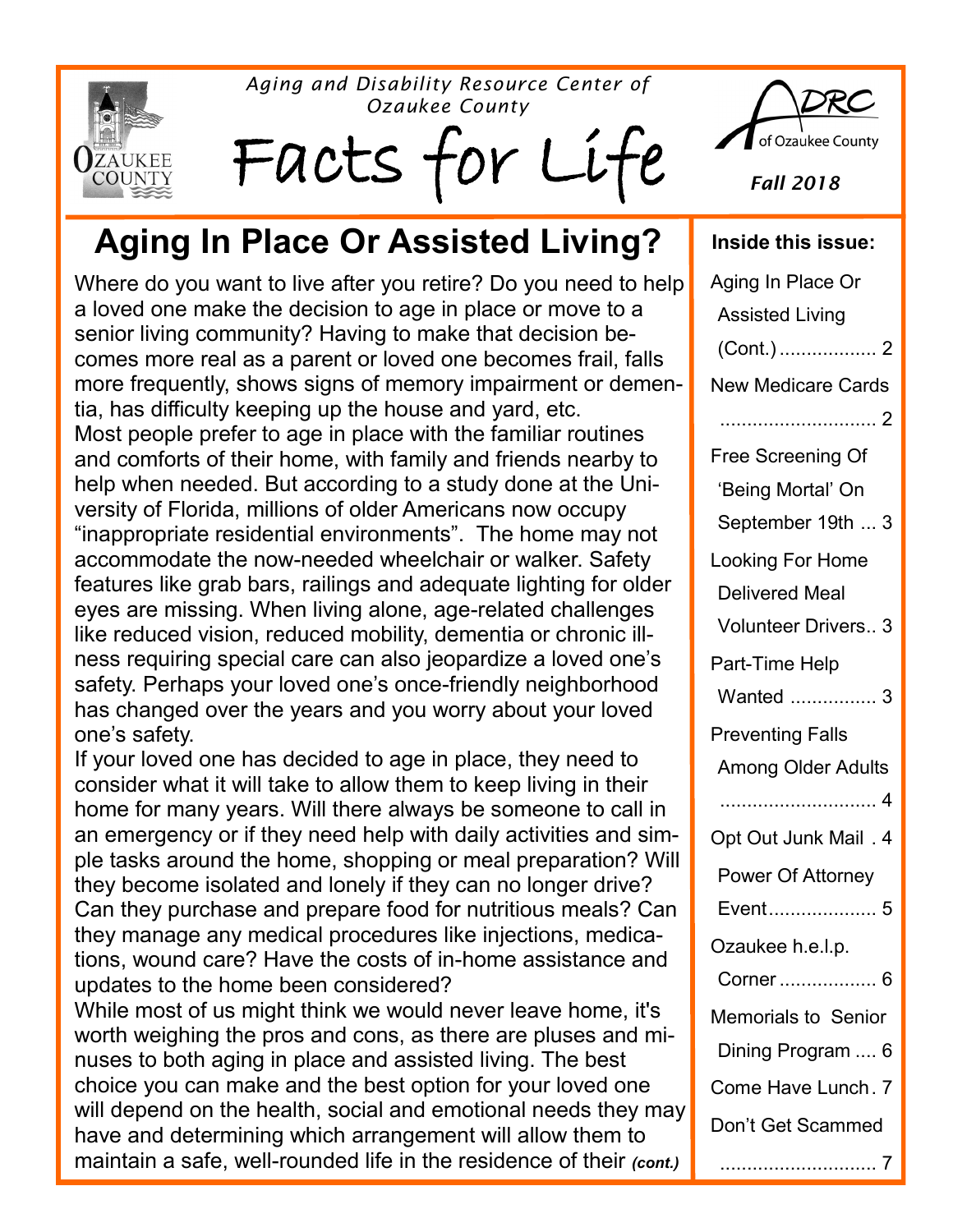## **Aging in Place or Assisted Living? (Cont.)**

choice. The decision likely won't be an easy one, but the most important thing is to make sure you do what's right for your loved one.

This year's Caregiver Journey presentations address this very issue. Please join us on the third Thursday of the month, July through September, from 1:00-3:00 pm at the Fairgrounds Pavilion in Cedarburg to hear experts from the community address topics related to aging in place vs. making the decision to move, as well as being prepared to making tough decisions related to other aspects of caregiving. Call the Aging and Disability Resource Center (ADRC) or check the Caregiver Connection website at <https://www.ozccc.org/newsevents> for more information. The ADRC can also provide information about community resources, financial assistance and living options in the county at 262-284-8120.

#### **New Medicare Cards**

It was announced nearly a year ago that everyone with Medicare will be getting a new card in the mail between April 2018 and April 2019, but a national survey in March showed that 76% of U.S. adults age 65 and older did not know they were going to be getting one.

Now it's even more important to get this message out because those cards will be coming soon. Wisconsin was scheduled for a June release and it was confirmed on June 25 that Wave 3 states have started mailing. Residents should keep an eye out for a plain white envelope from the Department of Health and Human Services, Centers for Medicare and Medicaid Services.

The new Medicare card will still be red, white and blue but there will be some marked changes from the old ones. The new card will no longer have a Social Security Number as the holder's claim number. A unique number will be generated to protect the identities of all Medicare patients. In addition, the new card will no longer require a signature on it, which is another identity-protection feature.

Beneficiaries can start using the new Medicare card as soon as they get it. Remember to show it at all of your medical provider offices and pharmacies. Patients with a Medicare Advantage plan will continue to use the card from their plan provider. The old card should be destroyed after the new one comes. The best way to destroy it is to shred it. The Aging & Disability Resource Center of Ozaukee County would like to assist residents in destroying their cards and also in laminating the new ones. This can always be done at the ADRC office, 121 W. Main St., Port Washington, or at one of several events being planned in the community.

Definite dates where shredding and laminating of cards will take place include:

Health Literacy Fair – Saturday, August 18 from 9 a.m. to 12 p.m. at Grace Lutheran Church, Grafton

Additional dates will be scheduled in the fall and are expected to include all of the dining centers and some local housing units. For more information, call the ADRC.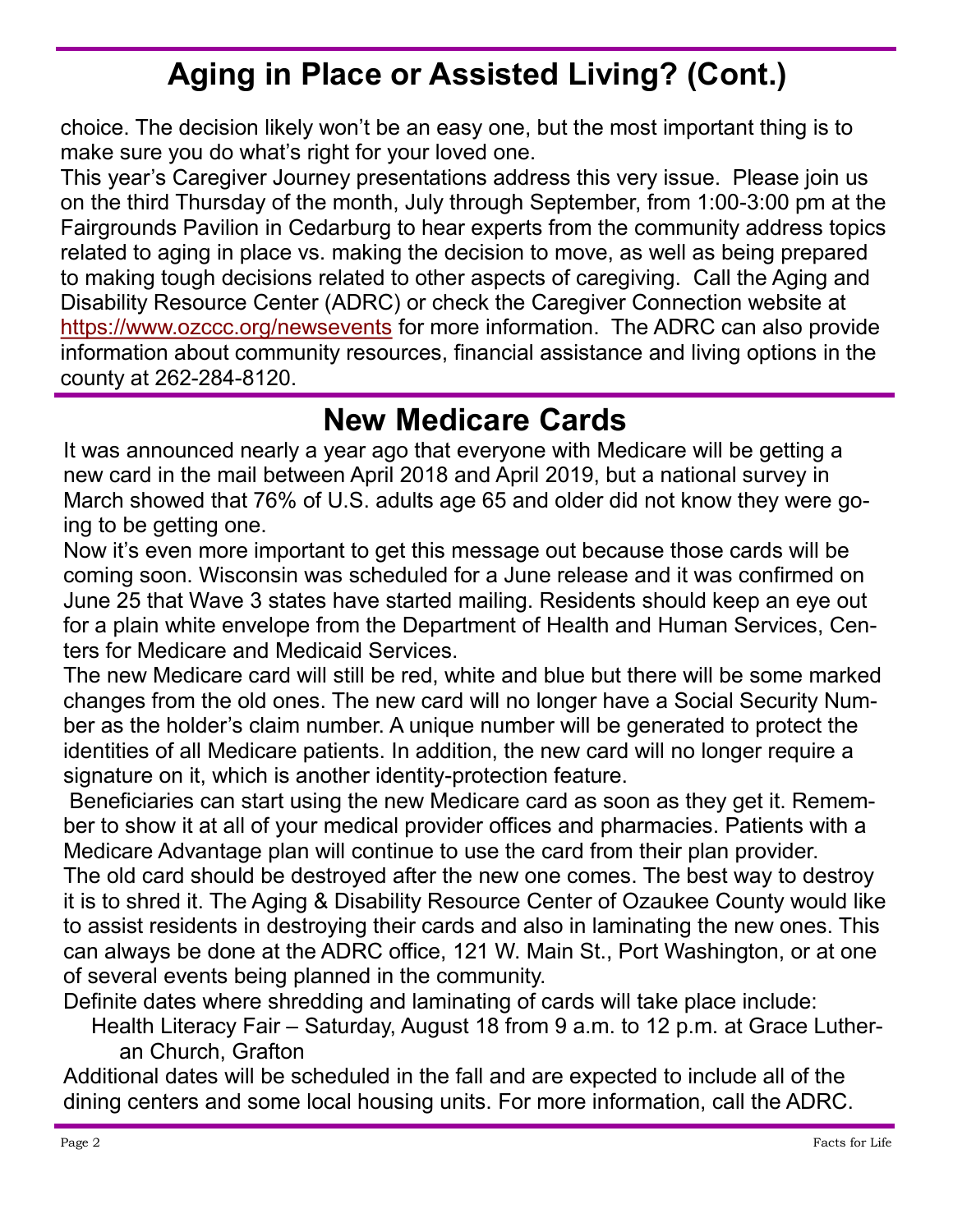## **Free Screening Of 'Being Mortal' On September 19th**

The ADRC of Ozaukee County and Aurora Health Center are holding a free, community screening of the documentary "Being Mortal" on Wednesday, September 19<sup>th</sup> at 6pm at the Aurora Medical Center in Grafton. After the screening, attendees can participate in a conversation on how to identify and communicate wishes about end-oflife care and options to appoint someone to make medical decisions in the event that they are ever unable to do so themselves.

"Being Mortal" explores the hopes of patients and families facing serious illness. The film investigates the practice of caring for the dying and explores the relationships between patients and their doctors. It follows a surgeon, Dr. Atul Gawande, as he shares stories from the people and families he encounters. When Dr. Gawande's own father gets cancer, his search for answers about how best to care for the dying becomes a personal quest. The film sheds light on how a medical system focused on a cure often leaves out the sensitive conversations that need to happen so a patient's true wishes can be known and honored at the end.

"Being Mortal" underscores the importance of people planning ahead and talking with family members about end-of-life decisions.

Seventy percent of Americans say they would prefer to die at home, but nearly 70 percent die in hospitals and institutions. Ninety percent of Americans know they should have conversations about end-of-life care, yet only 30 percent have done so.

In February 2015, "Being Mortal" aired nationally on the PBS program "Frontline." The film is adapted from Dr. Gawande's 2014 nationally best-selling book "Being Mortal". More information about the book is at [http://atulgawande.com/book/being](http://atulgawande.com/book/being-mortal/)-mortal/.

We are looking for Home Delivered **Are you looking for**  Part-Time Meal Volunteers in Cedarburg and Port **flexible, part time**  Help Wanted Washington. "All it takes is a moment to **job?** deliver a meal and bring a smile". We are looking for volunteers for one day a month or even one regular day every The Ozaukee County Nutrition Program is week. looking for Substitute Dining Center Coordinators. When our Dining Center Coordina-Contact Kari for tors are on vacation or are ill, that is when more information: we would call upon you to fill in at the sites. OLUNTEERS 262-284-8120. Interested candidates should give **JEEDED** Kari Dombrowski at call at the ADRC, 262-284-8120.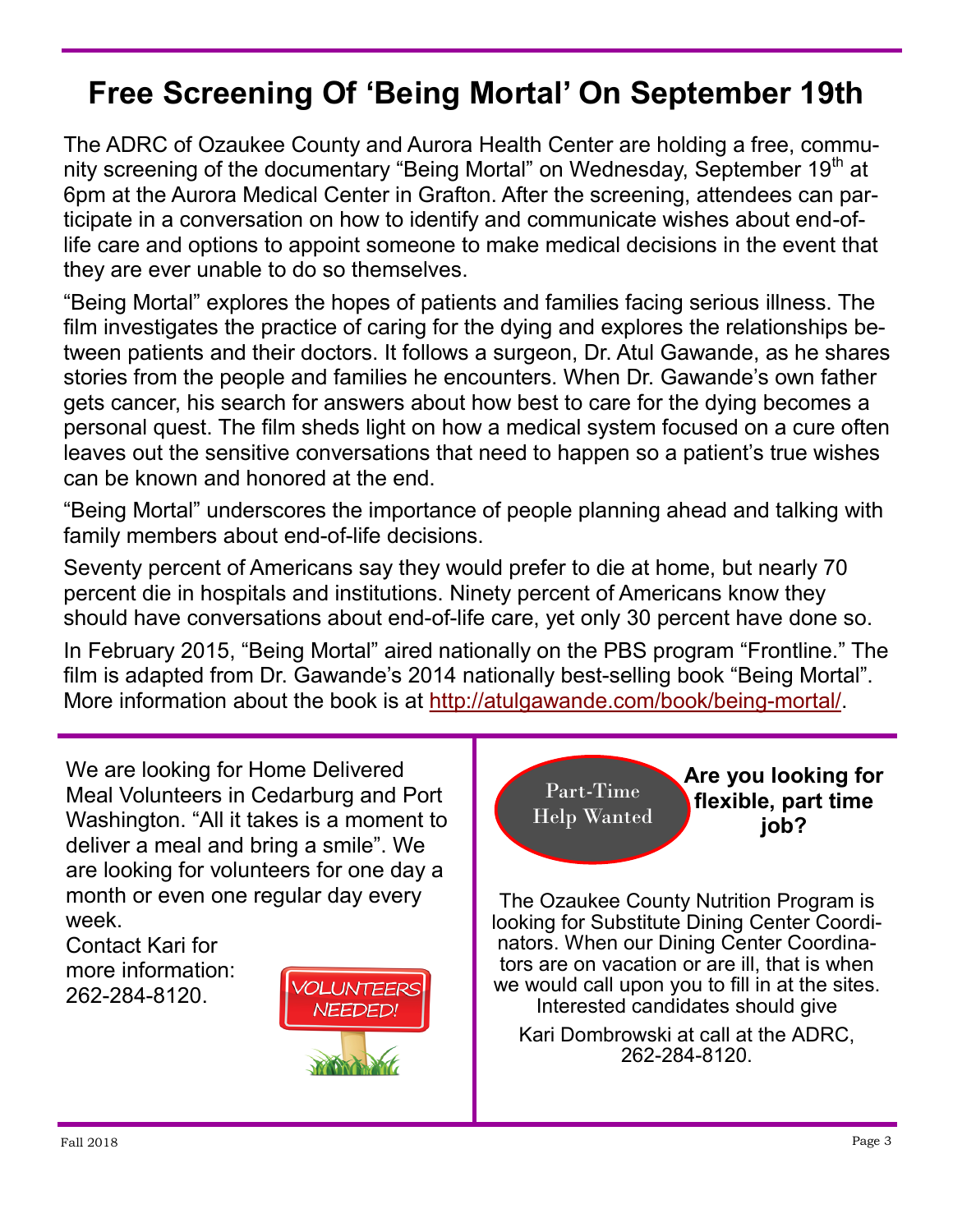# **Preventing Falls Among Older Adults**



One in four people age 65 or older has a fall each year. Don't be one of them!



Stepping On has been proven to reduce falls by 30%!

Take a Stepping On Workshop!

Stepping On can help you avoid a dangerous and costly fall so you can keep doing the things you love to do. In just seven weeks, you'll learn:

To identify and remove or avoid fall hazards both inside and outside your home

How vision, hearing, medication, and footwear affect your risk of falling

Strength and balance exercises you can adapt to your individual level

To get back on your feet the right way if you do fall

We are now taking registrations for our next Stepping On workshop.

Mondays August 13-October 1, 2018. (No class on Labor Day)

1:30-3:30pm

Aurora Medical Center Grafton

Asking for a suggested donation of \$10.00

To register call: Kari Dombrowski at the ADRC at 262-284-8120

## **How To Opt Out Of Junk Mail And Unwanted Phone Calls**.

Register with Data & Marketing Association (DMA) at www.dmachoice.org. There is a \$2 fee to register online and the registration lasts for 10 years.

You can also cancel pre-approved credit or insurance offers. The OptOutPrescreen program works with the credit bureaus Experian, Equifax, TransUnion and Innovis for consumers to opt out of pre-approved and pre-screened credit and insurance offers. Register at OptOutPrescreen.com or 888-567-8688. Your opt out status will remain valid for five years.

We all know how bothersome solicitation phone calls can be. The frequency of these calls can be reduced or eliminated by registering your home and cell phone number on the Federal Trade Commission's national Do Not Call Registry. Call 1-888-382- 1222 from phone number you wish to register or visit the website: [www.donotcall.gov.](http://www.donotcall.gov) 

If you receive spam-type text messages on your cell phone, you can typically report it to your carrier by forwarding the text message to 7726. This works for AT&T, T-Mobile, Verizon, Sprint and Bell customers. They will add this to their identified spam messages list and in the future will attempt to block the sending number.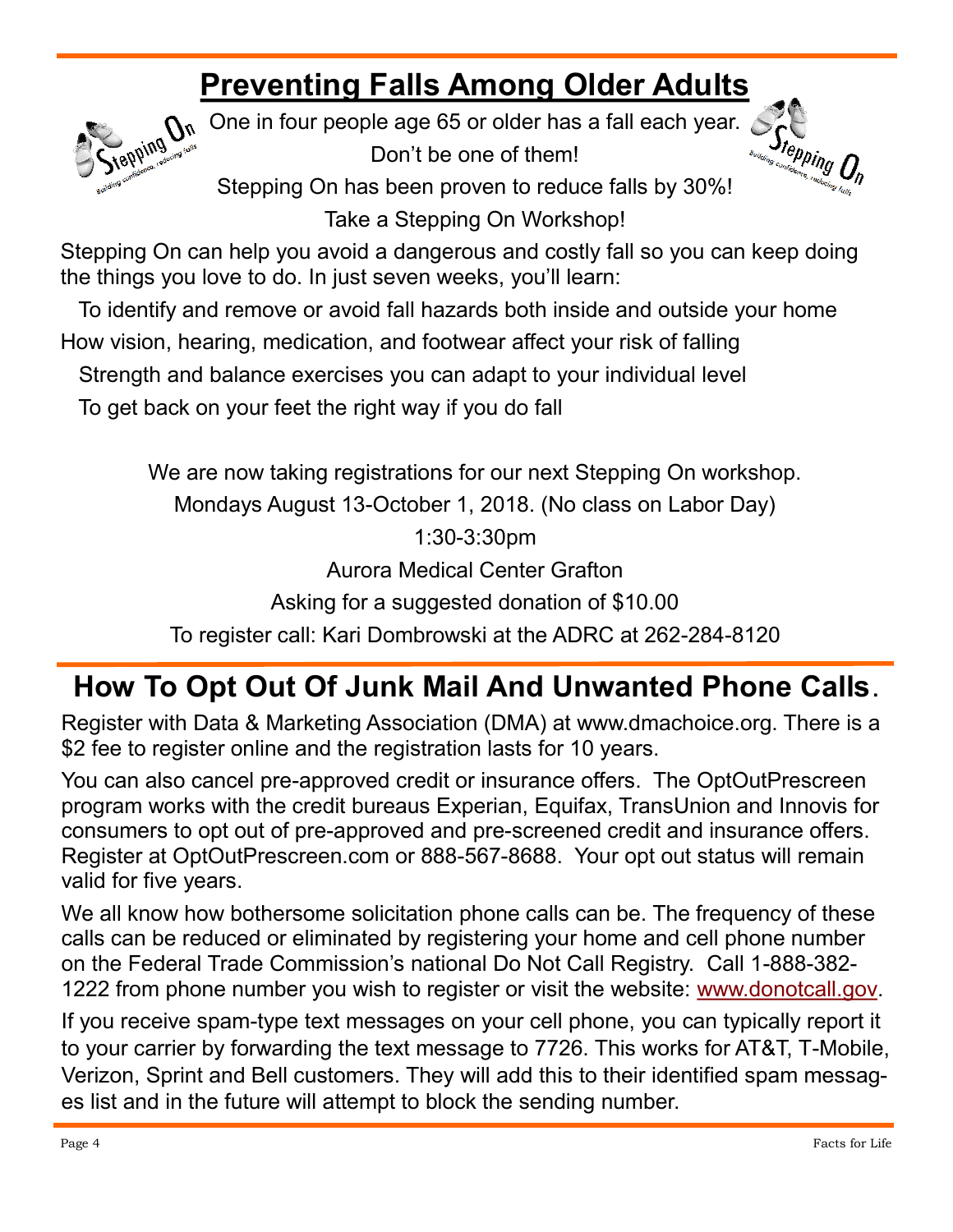#### **2018 FREE Power of Attorney Event \*\*Open to Anyone 55 years and Older, and those with a Disability Determination**



**An opportunity to meet individually with an Ozaukee County Bar Association Attorney to create your personalized Power of Attorney for Health Care**

Why complete Power of Attorney (POA) documents?

\*POAs allow **YOU** to choose the individual you would want to make decisions for you in the event that you are unable to make them for yourself. If incapacity occurs and you are without one, it will likely be necessary for your family or others to ask the Court to appoint a guardian—a process that can be costly, time-consuming and cumbersome.

|            | 2018 Schedule<br>*Appointments scheduled on the 1/2 hour.  |                  |
|------------|------------------------------------------------------------|------------------|
|            | Call Ozaukee Human Services at 262-284-8200                |                  |
| October 4  | Mequon-Range Line School<br>11040 N. Range Line Rd.        | $9am-12pm$       |
| October 10 | Port Washington Senior Center<br>403 W. Foster St.         | $5:30$ pm-8pm    |
| October 17 | Belgium American Legion<br>655 Park St.                    | $10$ am- $12$ pm |
| October 23 | <b>Grafton Senior Center</b><br>1665 7th Ave.              | $5:30$ pm-8pm    |
| October 30 | <b>Cedarburg Senior Center</b><br>W63 N643 Washington Ave. | $9am-12pm$       |
|            | *Appointments scheduled on the 1/2 hour.                   |                  |
|            | Call Ozaukee Human Services at 262-284-8200                |                  |

 This Free event jointly Hosted by the Ozaukee County Bar Association and the Ozaukee County Elder/Adults At Risk Interdisciplinary Team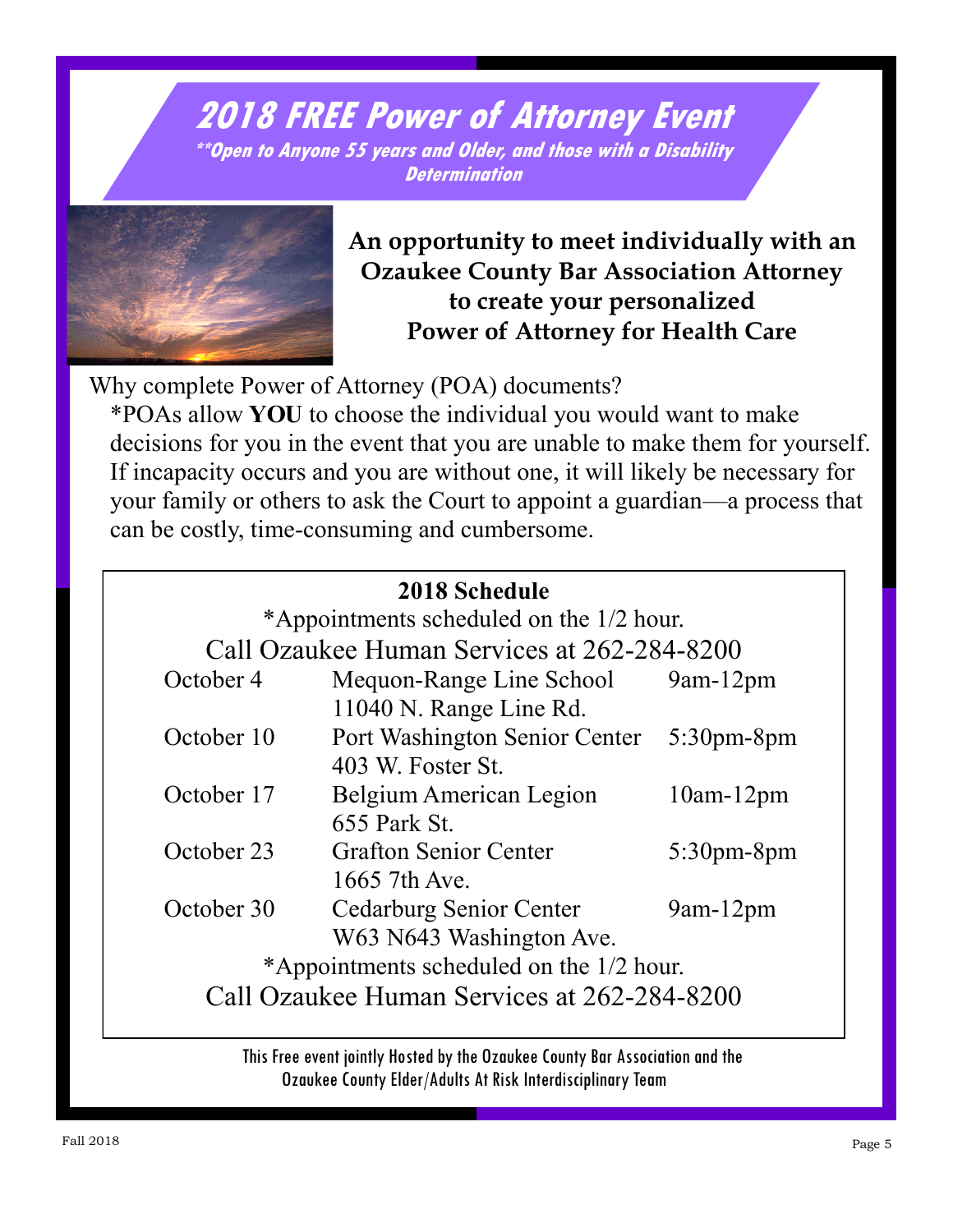### **Interfaith Caregivers of Ozaukee County Ozaukee h.e.l.p. Corner**

Interfaith Caregivers of Ozaukee County is now lending durable medical equipment, such as walkers, wheelchairs and canes, to those in need. The new program called the Ozaukee h.e.l.p. Corner, began in April. The Ozaukee h.e.l.p. Corner makes gently used equipment available to Ozaukee County seniors and other residents.

Whether someone is recovering from hip or knee replacement surgery, has had a stroke that makes them unsteady on their feet or is experiencing any other type of disability, adaptive equipment can help make their lives more manageable. Borrowing the equipment for as long as it is needed instead of having to purchase it is a way of saving money.

"For many people, the cost of this equipment poses a real burden," says Maureen Squire, Interfaith Caregivers of Ozaukee County Executive Director. "The Ozaukee h.e.l.p. Corner addresses this real need in our community."

The Ozaukee h.e.l.p Corner is located at Interfaith Ozaukee's offices in the Family Enrichment Center, 885 Badger Circle, Grafton. It is open from 1 to 4 p.m. on Tuesdays and on Thursdays by pre arranged appointment. The gently used medical equipment can be borrowed for a \$10 - \$20 deposit, which is refunded when the item is returned, inspected and put back into circulation.

Interfaith Ozaukee will also accept donations of walkers, wheelchairs and canes in good condition. At this time larger items are not accepted because of space restraints. To find out more about the program, go to [www.ozaukeehelpcorner.org](http://www.ozaukeehelpcorner.org) or call (262) 618-2191.

The program has been made possible through United Way Northern Ozaukee and other grants.

#### **Memorials to Senior Dining Program**

When our loved one passes away, we sometimes want to send a memorial to an organization that made an impact on their lives. Whether your loved one attended the senior dining meals or received the freshly prepared meals to their door, memorials can be sent in their name to the Aging and Disability Resource Center for the Ozaukee County Nutrition Program or as a birthday party donation. Because of the donations we receive, we can continue to offer this service without a waitlist. In 2017, Ozaukee County delivered 34,075 hot meals to homebound residents of Ozaukee County and we served 14,977 to those at the dining centers. These nutritious meals allow our older adults to re-cooperate after surgery or a hospital stay or rehabilitation, stay in their homes independently longer, or have a freshly prepared hot meal once a day at the dining centers.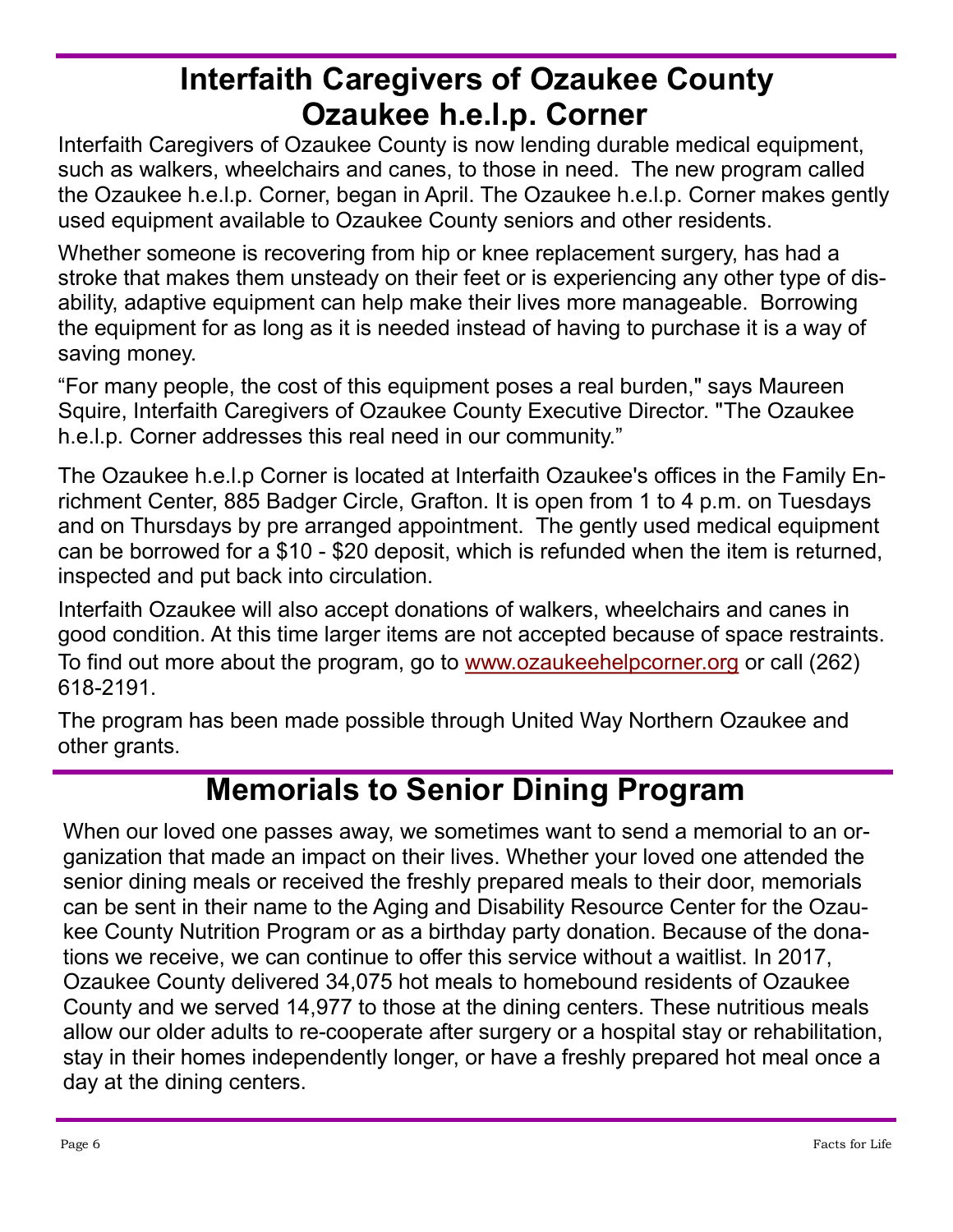### **Come Have Lunch With At Our Senior Dining Locations**

Have you visited our senior dining program for lunch lately? They are located at the following locations: Port Washington, Grafton, Cedarburg Senior Centers (Monday— Friday), Mequon Range Line School Building (Monday—Friday), Fredonia Fire Station (Tuesdays), Belgium Legion Hall (Wednesdays) and Parkside Community United Church of Christ in Saukville (Thursdays). The staff are wonderful and inviting, the food is prepared fresh daily by a caterer and you do not need to be a member of the senior centers, church, or legion hall to attend. There are monthly activities such as bingo and birthday parties to name a few. Call 262-284-8120 to make your reservation 24 hours before the day you would like to come. Our menu is in the local paper weekly, on our website: [http://www.co.ozaukee.wi.us/520/Senior](http://www.co.ozaukee.wi.us/520/Senior-Dining-Sites)-Dining-Sites, at our dining centers or give us a call and we will send one. Suggested donation of \$4.00.

#### **Don't Get Scammed!**

Unfortunately, there appears to be a new Medicare card scam circulating in the area. New Medicare cards are indeed being issued and will no longer contain social security numbers. Beware of calls from individuals claiming to represent Medicare or the Social Security Administration, asking for personal information so they can "issue a new Medicare card". These callers may threaten beneficiaries with the loss of Medicare benefits if they don't comply by providing information. Beneficiaries are asked by these scammers to provide personal information, particularly their Medicare number and bank account number. In some cases, beneficiaries are told that they "have to pay" for this new Medicare card. Don't fall for any of these lies! It is important to remember that:

- Medicare beneficiaries will receive a new Medicare card automatically via the postal service;
- Medicare cards do not expire;
- Medicare will not call beneficiaries to offer a new card or request information in order to issue a new card;
- Beneficiaries who lose their Medicare card can request a new one with a new Medicare ID number from the Social Security Administration. To report fraud or for more information, call 877-272-8720.